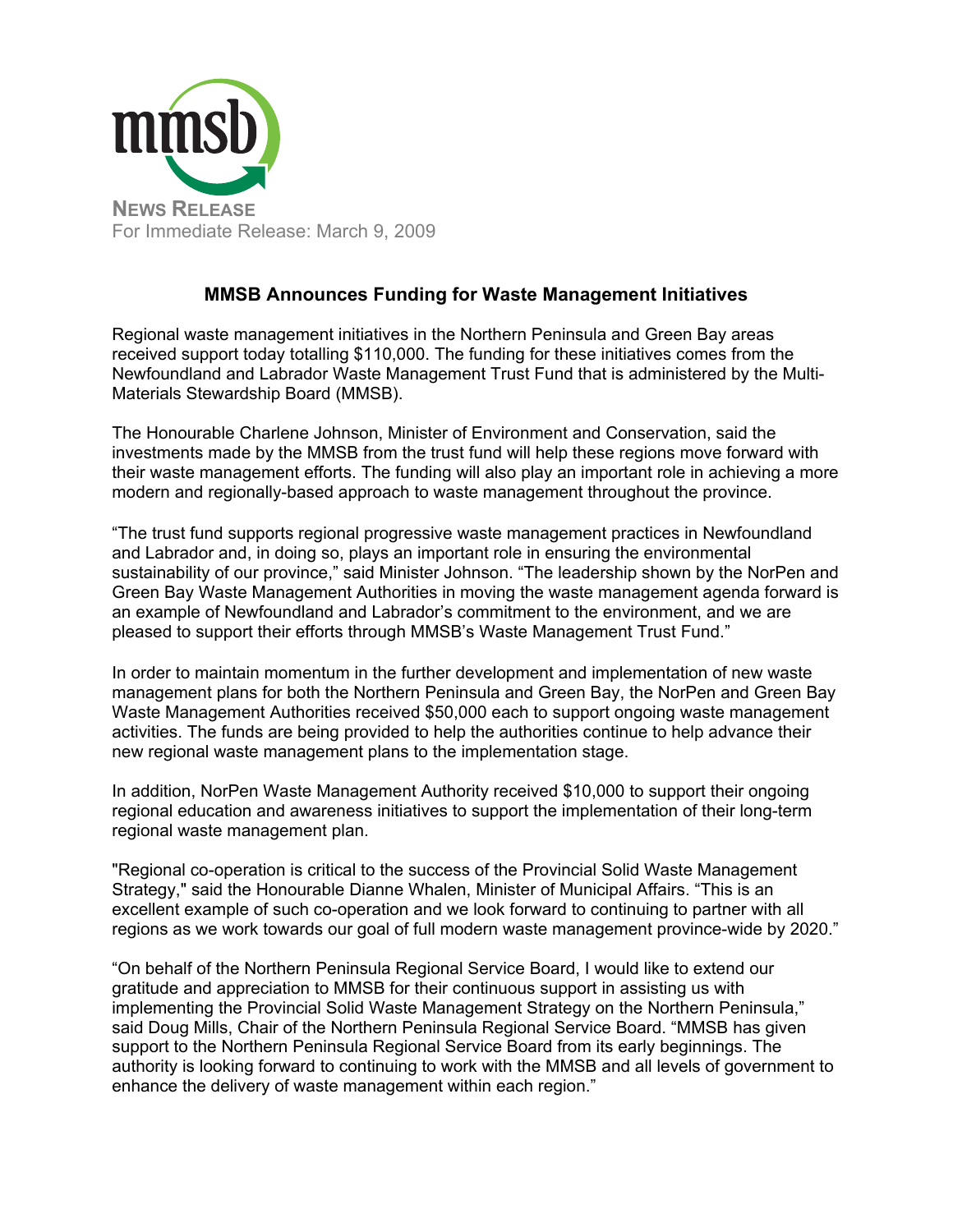Pat Williams, Chair of the Green Bay Waste Management Authority, is pleased with the funding from the MMSB. "Green Bay Waste Management Authority has been in operation for several years," said Mr. Williams. "MMSB plays a key role in assisting us with the implementation and improvement of our waste collection and curbside recycling collection processes."

Mike Samson, MMSB interim Chair and CEO, said that MMSB will continue to make strategic investments through the Newfoundland and Labrador Waste Management Trust Fund to support the regional waste management committees in advancing their initiatives. "Working with regional waste management committees around the province is paramount to advancing the Provincial Solid Waste Management Strategy and ensuring that all regions are well positioned to meet their long-term waste management goals," said Mr. Samson.

MMSB is a provincial Crown agency that reports to the Minister of Environment and Conservation. Its mandate is to support progressive waste management practices in the province, with a particular focus on waste diversion, recycling and public education, in order to ensure a clean and healthy environment throughout Newfoundland and Labrador.

- 30 -

#### **Media Contacts:**

Cara Pike Melony O'Neill Director of Marketing and Communications **Director of Communications** MMSB Environment and Conservation 709-757-3696 709-729-2575 cpike@mmsb.nl.ca moneill@gov.nl.ca

Susanne Hillier Director of Communications Department of Municipal Affairs 709-729-1983, 690-2498 SusanneHiller@gov.nl.ca

# **BACKGROUNDERS**

#### **The Newfoundland and Labrador Waste Management Trust Fund**

In 1997, the Provincial Government established the Newfoundland and Labrador Waste Management Trust Fund. The trust fund provides financial assistance to aid in the development and implementation of waste management initiatives in the province. It is governed by provincial waste management regulations and is administered by the MMSB under direction of the Minister of Environment and Conservation. The principal source of funds for the trust fund is surplus revenues from the province's Used Beverage Container Recycling Program.

In its early years, the trust fund financed a wide variety of waste management initiatives, ranging from local education and information projects, community cleanups, school recycling programs, pilot projects on waste diversion, and municipal studies to investigate the practicality of regional approaches to managing waste in a more environmentally responsible manner. Activities that MMSB will continue to support through the trust fund include: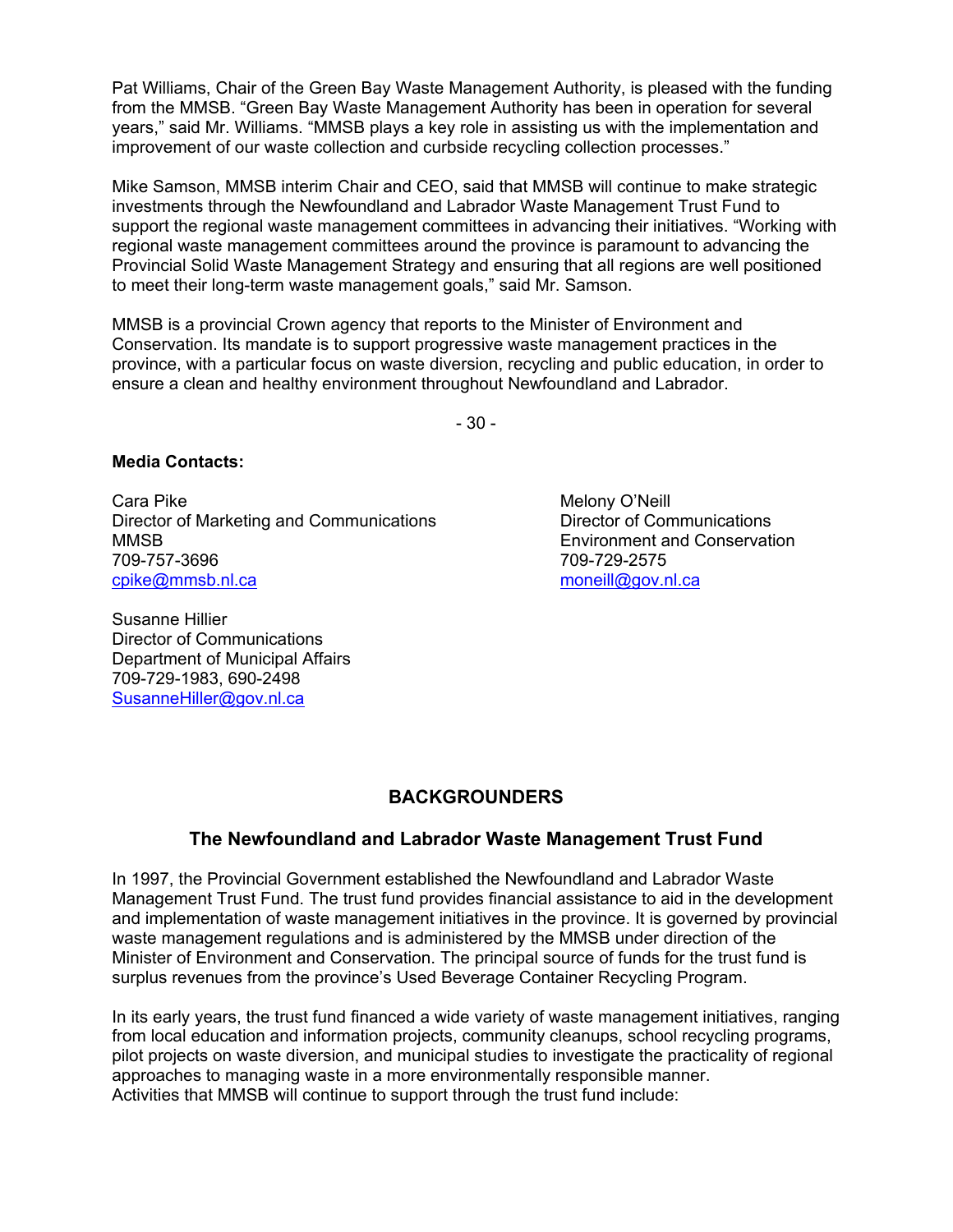- Strategic support for the start-up planning and organizational development needs of the 15 regional waste management authorities.
- Development of comprehensive long term waste management plans in each of the 15 regions;
- Financing of demonstration or pilot projects for innovative waste diversion initiatives that have potential application throughout the province;
- Public education and waste reduction awareness campaigns at the provincial level, such as the Get to Half campaign;
- Continuation of MMSB's Household Hazardous Waste Collection (HHW) Program until permanent HHW collection infrastructure is established through the 15 regional waste management authorities;
- Co-ordination of province-wide research into waste disposal alternatives for those isolated communities that will not be able to participate in a regional approach to waste management because of practical considerations; and
- Permanent closure of existing waste disposal sites that do not meet the new environmental standards set in the Provincial Waste Management Strategy.

# **The Provincial Solid Waste Management Strategy**

In May 2007, the Provincial Government announced implementation of the \$200 million Provincial Solid Waste Management Strategy, with a goal for full implementation by 2020. The strategy calls for full-service regional waste management facilities in three areas – Avalon, Central and Western – of the island portion of the province and programs that will be developed for the zones in Labrador to meet the provincial waste management goals.

The provincial strategy aims to reduce the amount of garbage going into landfills in the province by 50 per cent. This strategy is supported by the use of disposal bans, the development of new infrastructure to facilitate the implementation of broad-based recycling activities at the regional level and an aggressive public education campaign to focus attention on reducing the amount of waste generated in the first instance.

At the time of implementation, there were over 240 waste disposal sites in operation throughout the province and today there are fewer than 200. Open burning has been reduced – and even eliminated on the Greater Avalon – and regional waste management committees and boards have been established in most regions.

The Provincial Solid Waste Management Strategy is led by a partnership of government departments, the MMSB, regional boards/committees and municipalities, each with a specific role in the strategy.

The Department of Municipal Affairs is responsible for the strategy's implementation and capital funding. The province has committed \$200 million to cover 100 per cent of the capital costs for the infrastructure needed by municipalities to implement the new regional waste management systems.

The Department of Environment and Conservation is the author of the strategy and is responsible for overall policy and setting environmental standards and regulations governing waste management.